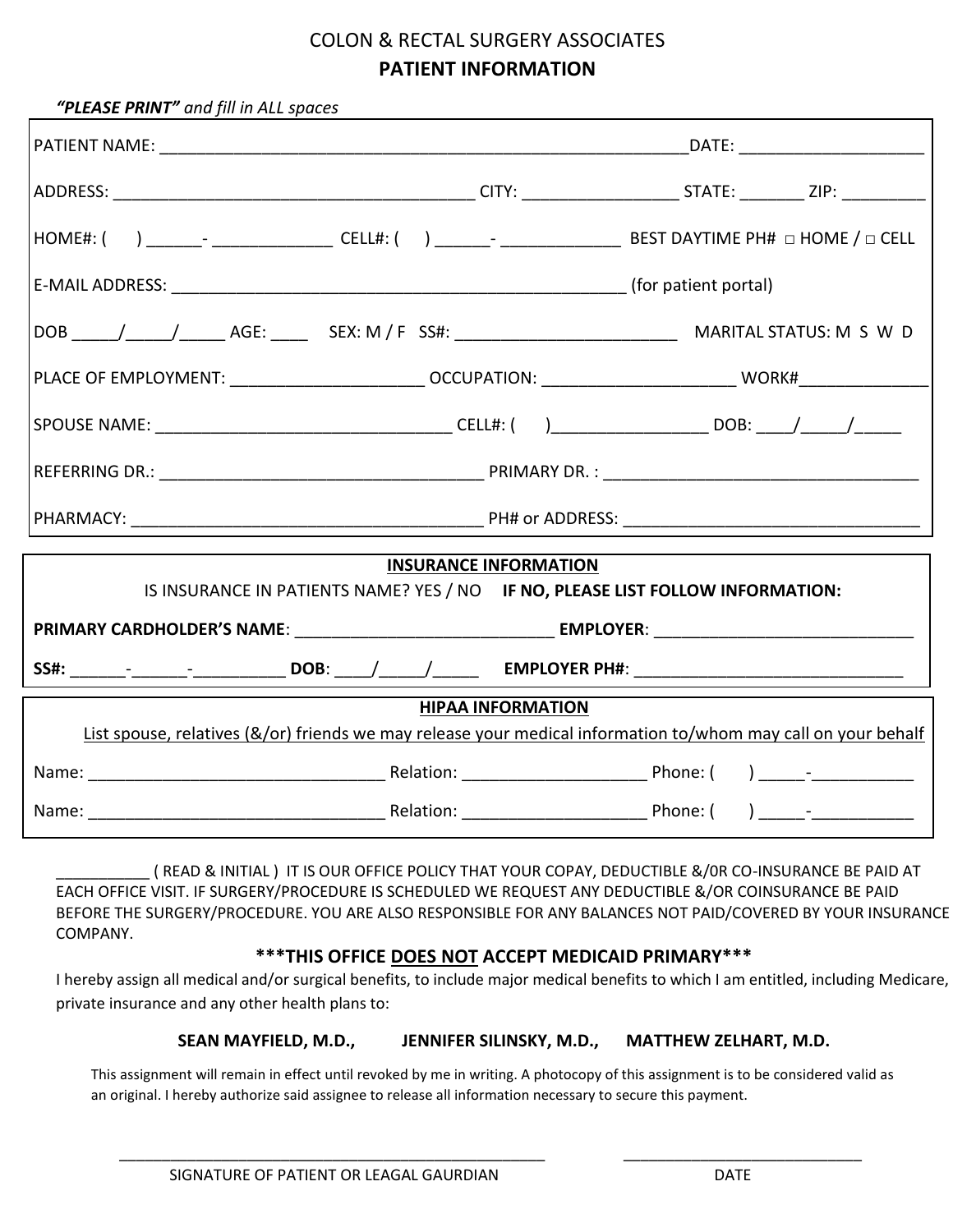# COLON AND RECTAL SURGERY ASSOCIATES

HISTORY AND PHYSICAL

|                                                                                                                   |                                               |                                                               |                   | <sub>_</sub> Age________Sex: M<br>F        |
|-------------------------------------------------------------------------------------------------------------------|-----------------------------------------------|---------------------------------------------------------------|-------------------|--------------------------------------------|
|                                                                                                                   |                                               |                                                               |                   | WT:                                        |
|                                                                                                                   |                                               |                                                               |                   |                                            |
|                                                                                                                   |                                               |                                                               |                   |                                            |
|                                                                                                                   |                                               |                                                               |                   |                                            |
| <b>Medications:</b> (separate list if necessary)                                                                  |                                               |                                                               |                   |                                            |
|                                                                                                                   |                                               |                                                               |                   |                                            |
|                                                                                                                   |                                               |                                                               |                   | _times/day<br>times/day                    |
|                                                                                                                   |                                               |                                                               |                   | _times/day                                 |
|                                                                                                                   |                                               |                                                               |                   |                                            |
| Colon exam: Last colonoscopy:(year) _______ performed by ________________________Barium enema:(year) _________    |                                               |                                                               |                   |                                            |
| If having colonoscopy specify type: Screening (preventive)__________ Diagnostic (previous polyps, etc.) _______   |                                               |                                                               |                   |                                            |
| Family History: (blood relation): Colon Cancer ____________________Colon Polyps _____________________________     |                                               |                                                               |                   |                                            |
| Breast Cancer: __________ Uterine or Ovarian Cancer: _________ Other serious ailments: ____________               |                                               |                                                               |                   |                                            |
|                                                                                                                   |                                               |                                                               |                   |                                            |
|                                                                                                                   |                                               |                                                               |                   |                                            |
|                                                                                                                   |                                               |                                                               |                   |                                            |
| Tobacco: No Yes 1 metal packs per day. Alcohol: No Yes 1 metal of this extensive per week.                        |                                               |                                                               |                   |                                            |
|                                                                                                                   |                                               |                                                               |                   |                                            |
| <b>Gastrointestinal</b>                                                                                           |                                               | REVIEW OF SYSTEMS: CHECK ALL THAT APPLY<br><b>Respiratory</b> |                   | <b>Cancer Treatment</b>                    |
| □ Bleeding with BMs                                                                                               | General<br>$\Box$ Fevers                      | $\Box$ Asthma                                                 |                   | $\Box$ Chemo $\Box$ Radiation              |
| $\Box$ Constipation                                                                                               | $\Box$ Chills                                 | $\Box$ Bronchitis                                             |                   | (area treated & year)                      |
| □ Change in bowel habits                                                                                          | $\Box$ Sweats                                 | $\Box$ Shortness of breath                                    |                   |                                            |
| □ Diarrhea                                                                                                        | $\Box$ Weight loss                            | □ Productive cough                                            |                   |                                            |
| □ Rectal pain                                                                                                     | $\Box$ Bleeding history                       |                                                               |                   |                                            |
| □ Soiling/ Incontinence                                                                                           | □ Immune Deficiency                           | Cardiovascular                                                |                   | <b>Blood Disorders:</b>                    |
| □ Heartburn                                                                                                       |                                               | <b>High Blood Pressure</b>                                    | □ HIV/AIDS        |                                            |
| □ Abdominal pain                                                                                                  | <b>Urinary</b>                                | □ Heart Attack                                                |                   | <b>Reproductive</b>                        |
| $\begin{tabular}{ c c c c } \hline \quad \quad & \quad \quad & \quad \quad & \quad \quad \\ \hline \end{tabular}$ | □ Painful Urination                           | □ Irregular Heart Beat                                        |                   | (men only)                                 |
|                                                                                                                   | □ Blood in Urine                              | □ Rapid Heart Beat                                            |                   | □ Erectile dysfunction                     |
| <b>Skin</b><br>□ Bruise easily                                                                                    | $\Box$ Air in Urine<br>□ Recurrent Infections | □ Mitral Valve Prolapse                                       |                   | (women only)                               |
| □ Rashes                                                                                                          | □ Incontinence                                | D Valve Disease                                               |                   | □ Hysterectomy                             |
|                                                                                                                   | □ Dialysis                                    | □ Leg Swelling                                                | $\Box$ Childbirth |                                            |
| <b>Endocrine</b>                                                                                                  |                                               |                                                               |                   | # children ______                          |
| $\square$ Diabetes                                                                                                | <b>Muscle/Joint</b>                           | <b>Neurological</b>                                           |                   | □ Difficult delivery                       |
| □ Hypo/hyperthyroid                                                                                               | $\Box$ Arthritis                              | □ Permanent stroke                                            |                   | (tearing)                                  |
| $\Box$ Steroid use                                                                                                | D Weakness in ________                        | □ Transient stroke<br>$\Box$ Seizures                         |                   | □ C-section: #<br>□ Still Menstruating     |
|                                                                                                                   |                                               |                                                               |                   |                                            |
|                                                                                                                   |                                               |                                                               |                   |                                            |
| <b>PATIENT'S SIGNATURE</b>                                                                                        | <b>DATE</b>                                   |                                                               |                   | Reviewed with patient and agree with above |
|                                                                                                                   |                                               |                                                               |                   |                                            |
|                                                                                                                   | Physician Signature                           | $\Box$ S. MAYFIELD, MD<br>$\Box$ M. ZELHART, MD               |                   | □ J. SILINSKY, MD                          |

□ M. ZELHART, MD